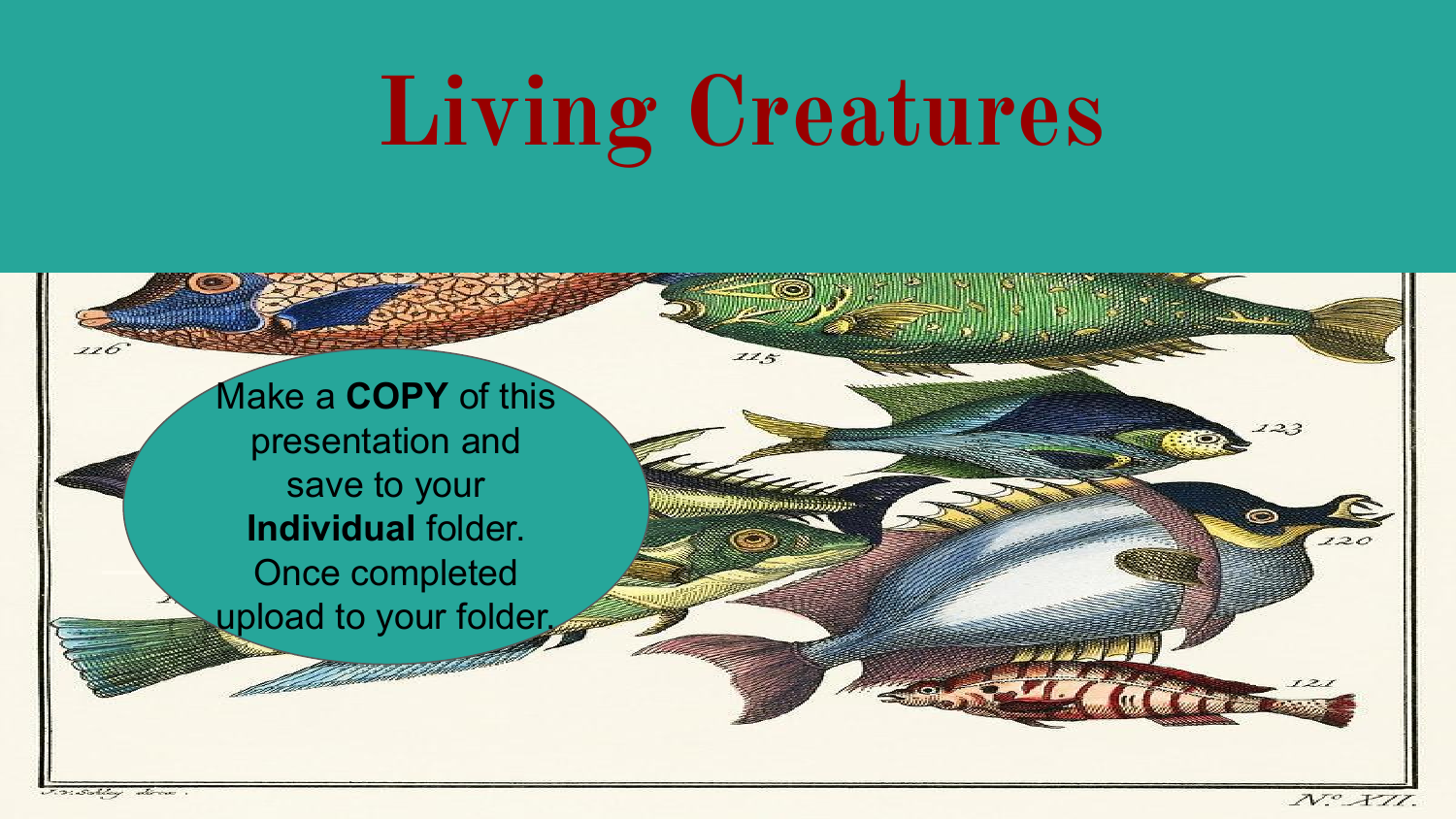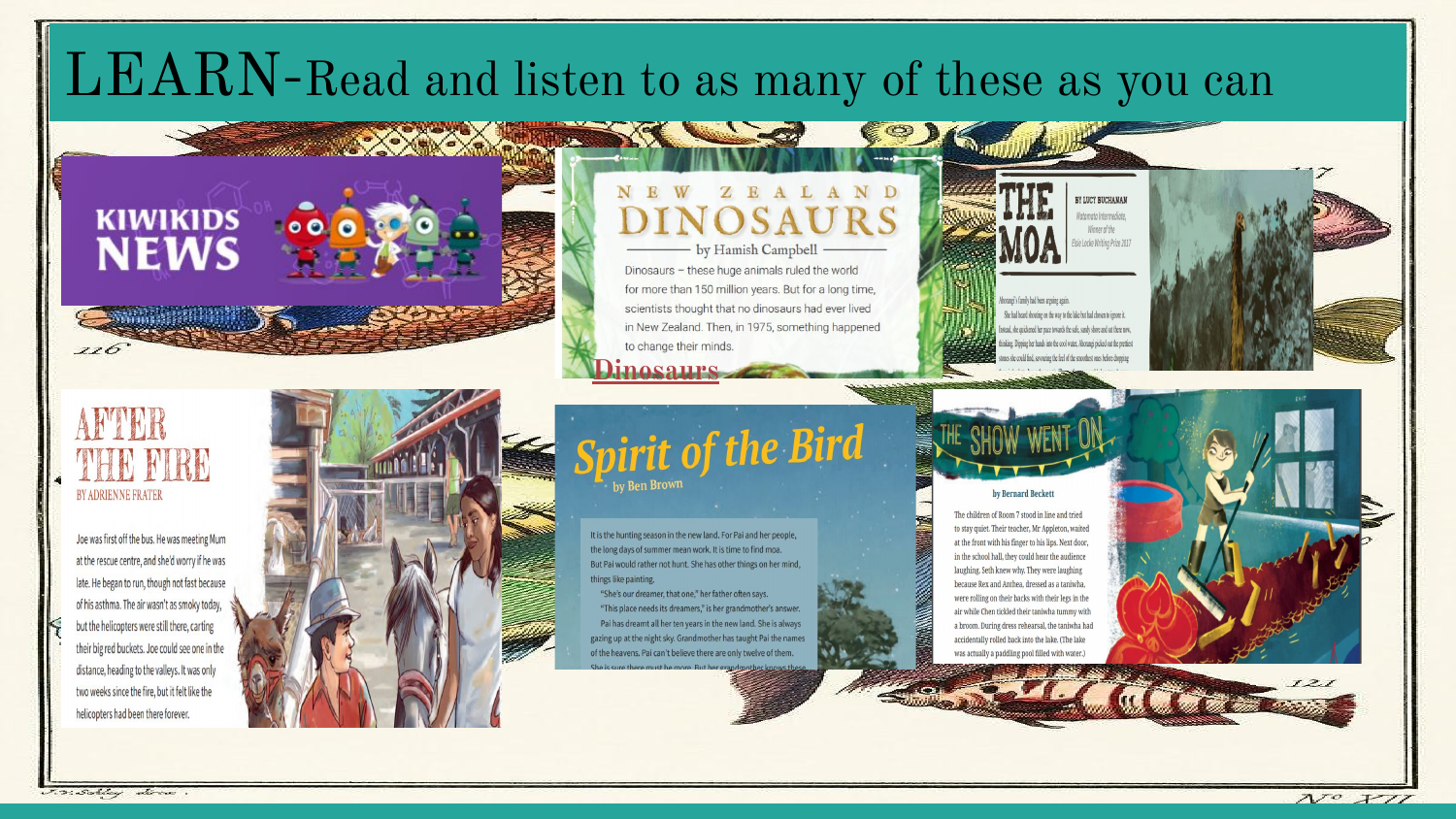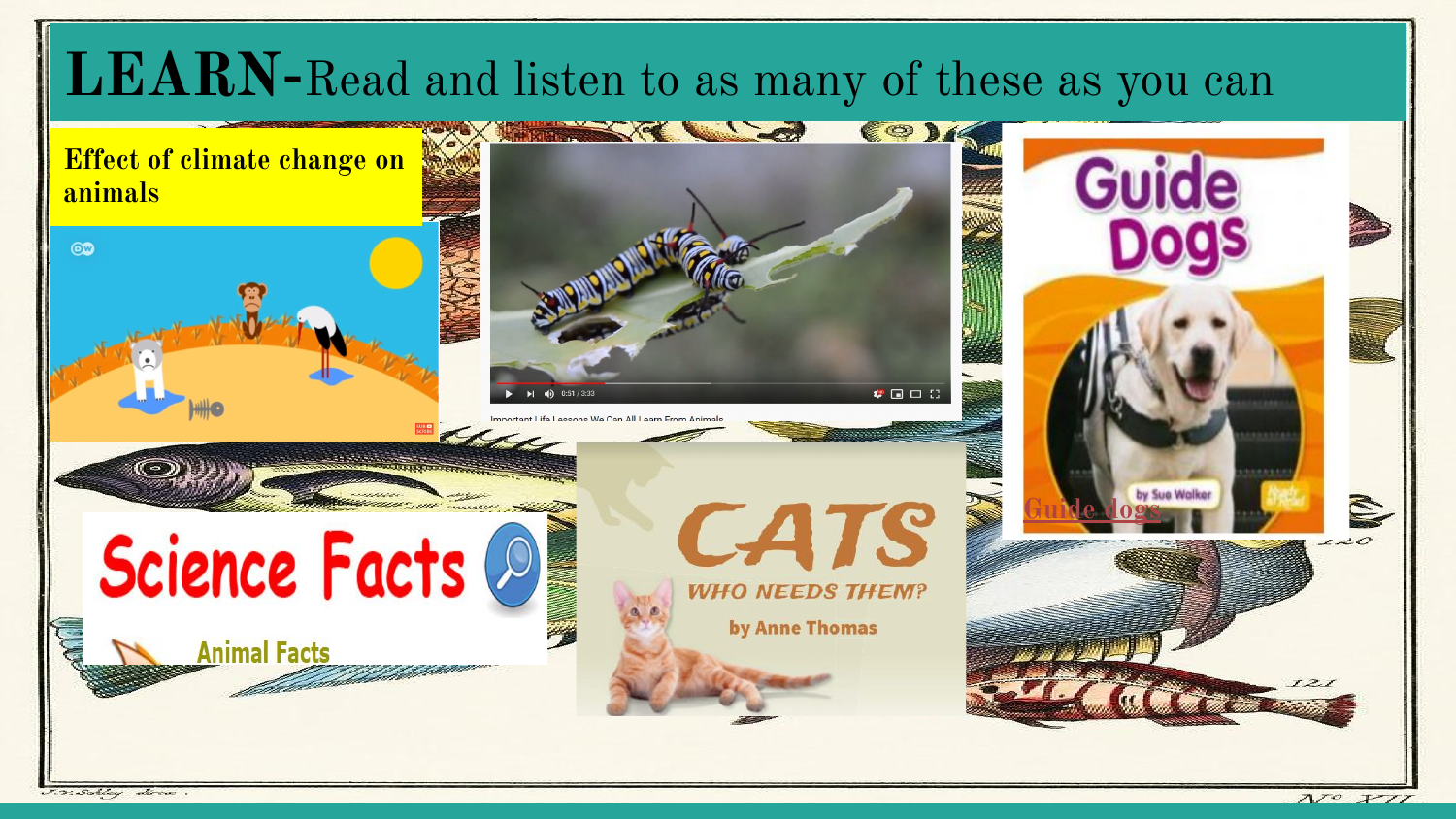## CREATE-Choose any 6 and create them.

#### **1.Purpose**: **to inform Information report** on a animal/living creature.

- **What does** the animal /living **creature** look like?
- **Where did it** live?
- **What did it** eat?



### **4.Write about your Favourite Animal/Pet -Show and Tell**

- **● Do you have beloved pets at home?**
- **● Add pictures of your animal companions,along with stories about their furry (or feathery or scaly)**
- **● If you do not have pets, write about your favorite stuffed animal or find pictures of your favorite animals and explain what you love about that animal.**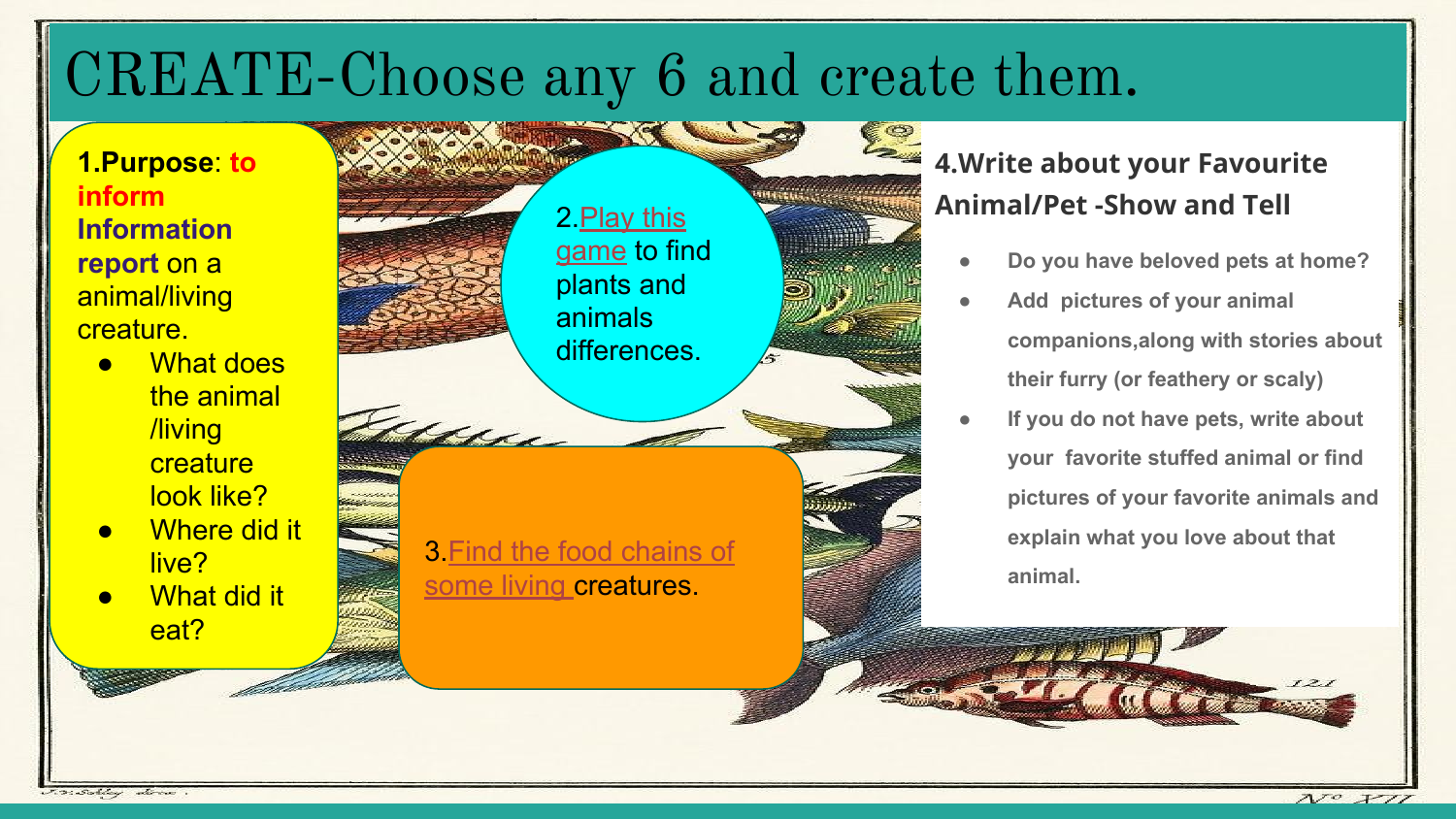### CREATE

5.Using [Comics,](https://www.makebeliefscomix.com/) to create a comic strip about your daily conversation with your pet. Or

Use any other ideas and create your own comic strip



6.Using **Scratch**, do some coding and make your favourite animal talk out loud. Here is an [example.](https://scratch.mit.edu/projects/editor/?tutorial=animate-a-character)

#### Or Make your favourite creature fly. Here is an [example.](https://scratch.mit.edu/projects/380098732/editor)



7.Create a simple animation by using [google slides](https://docs.google.com/presentation/d/1BYNbQamqOww9R5ghZed9x8MpvvkorSWQPvKEL3S3zSE/edit?usp=sharing) to tell a story about your pet. For e.g:

- Taking your pet to the park or beach
- **Feeding your pet**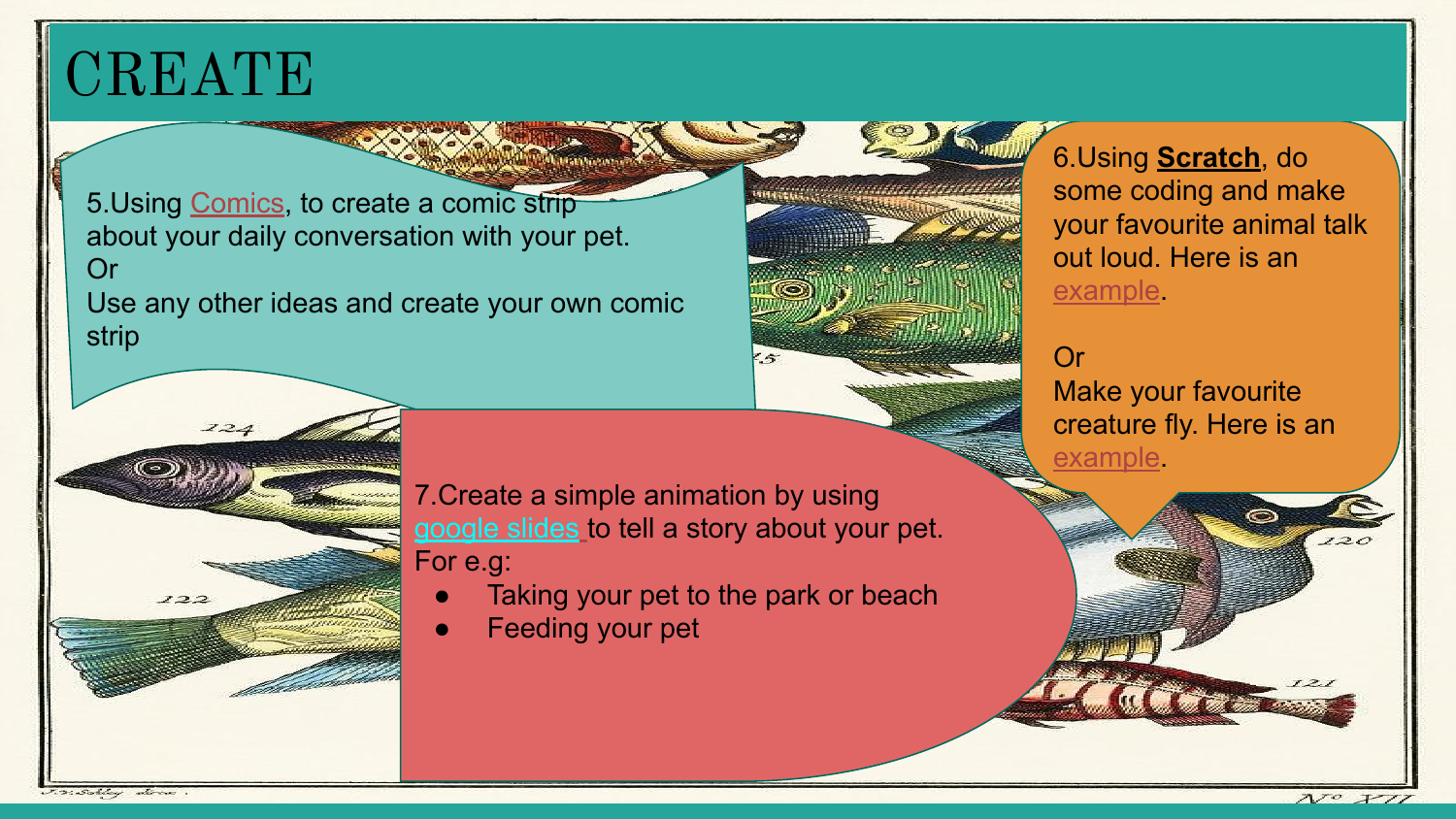# **CREATE**

### 8.Try this food chain problems 9.Find out how



124 Millet

[many cows and](https://nrich.maths.org/7651)  sheep



10.Design your own animal- Follow the instructions on the [slide](https://docs.google.com/presentation/d/168K9SH2P6q7E8Ef2wYstB1qjMmqLV91WELU0ZlRbaFA/edit?usp=sharing) and **[document](https://docs.google.com/document/d/1MQNbvz9OWqwRUvfkvfO_WEIJ30iH9hC-Wy2lE0utDy0/edit?usp=sharing)** to design your own animal.

J.V. Schley direct

 $122$ 

 $116^{2}$ 

 $120$ 

 $II7$ 

 $23$